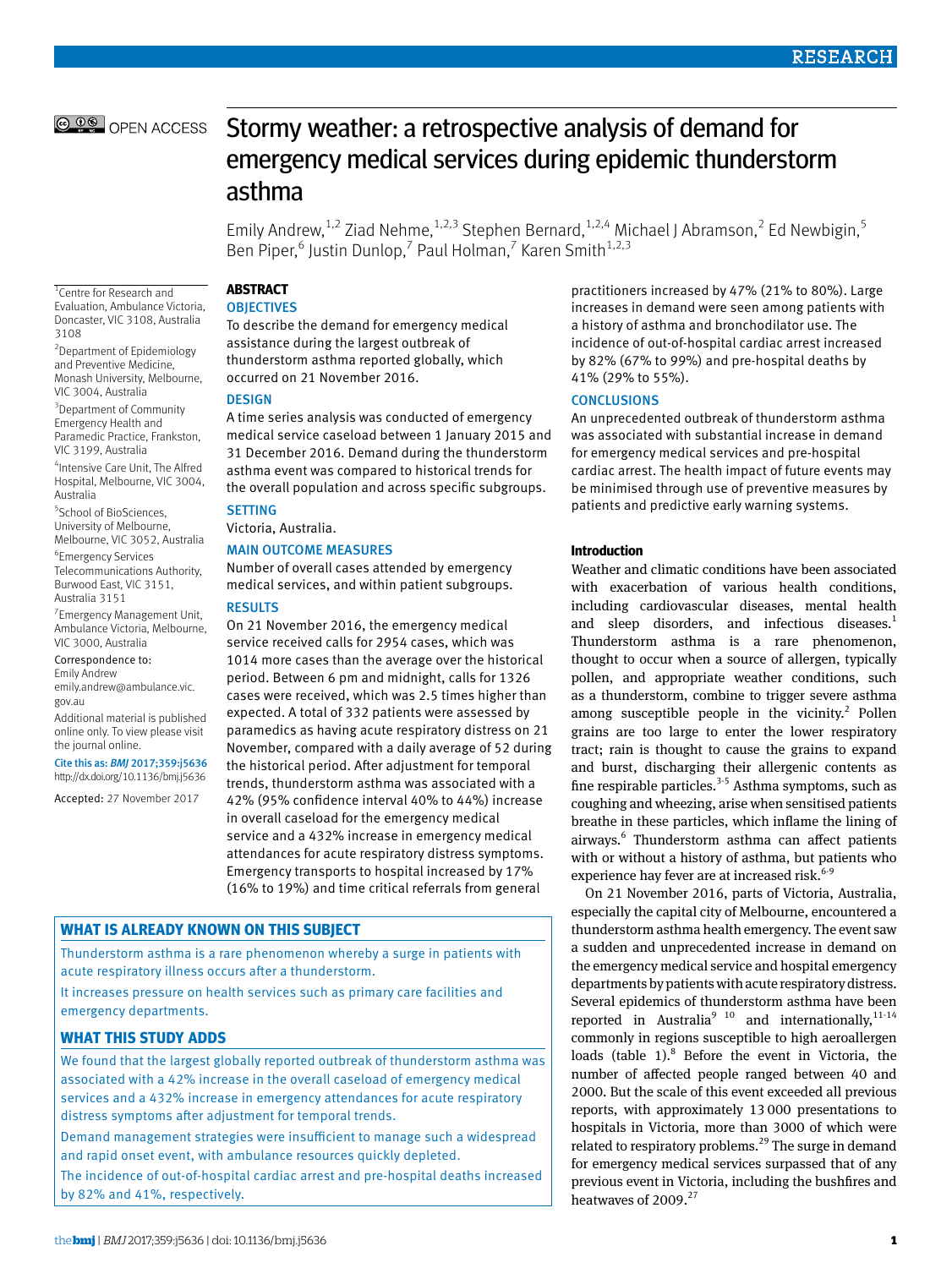## Table 1 | Previously reported thunderstorm asthma events (since 1980)\*

| Location                                             | Month, year       | Season | No of patients affected<br>after thunderstorm                                                                                                                    | <b>Duration</b>   | <b>Expected No of</b><br>patients over<br>reported duration | Proposed<br>allergen     |
|------------------------------------------------------|-------------------|--------|------------------------------------------------------------------------------------------------------------------------------------------------------------------|-------------------|-------------------------------------------------------------|--------------------------|
| Birmingham, UK <sup>15</sup>                         | July, 1983        | Summer | 106 presentations to 8 emergency departments<br>for asthma or other respiratory disorders                                                                        | 48 hours          | $2-20a$ day                                                 | Fungal spores            |
| Melbourne, Australia <sup>16</sup>                   | November,<br>1984 | Spring | 85 presentations to 1 emergency department<br>for asthma                                                                                                         | Up to 24<br>hours | <b>NR</b>                                                   | <b>NR</b>                |
| Nottingham, $UK^{17}$                                | June, 1984        | Summer | 19 presentations to 1 emergency department for<br>acute asthma                                                                                                   | 7 hours           | <6 a day                                                    | Fungal spores            |
| Melbourne, Australia <sup>10</sup>                   | November,<br>1987 | Spring | 154 presentations to major emergency depart-<br>ments for asthma                                                                                                 | 12 hours          | 26                                                          | <b>NR</b>                |
|                                                      |                   |        | 22 EMS transports for asthma                                                                                                                                     | 12 hours          | $\overline{2}$                                              |                          |
| Melbourne, Australia <sup>10</sup>                   | November,<br>1989 | Spring | 277 presentations to major emergency depart-<br>ments for asthma                                                                                                 | 12 hours          | 26                                                          | Grass pollen             |
|                                                      |                   |        | 44 EMS transports for asthma                                                                                                                                     | 12 hours          | $\overline{2}$                                              |                          |
| Tamworth, Australia <sup>18</sup>                    | November,<br>1990 | Spring | 110 presentations to 2 emergency departments<br>for acute asthma                                                                                                 | 5 days            | <5 a day                                                    | Grass pollen             |
|                                                      |                   |        | 123 GP presentations for acute asthma                                                                                                                            | 5 days            | <b>NR</b>                                                   |                          |
| London, UK <sup>19 20</sup>                          | June, 1994        | Summer | 640 emergency department presentations for<br>asthma or airways disease                                                                                          | 30 hours          | 66                                                          | Grass pollen             |
|                                                      |                   |        | 536 calls for asthma to out-of-hours GP service                                                                                                                  | 48 hours          | 135                                                         |                          |
| Wagga Wagga, Australia <sup>9</sup>                  | October, 1997     | Spring | 215 presentations to a major emergency depart-<br>ment for asthma                                                                                                | 36 hours          | <b>NR</b>                                                   | Grass pollen             |
| Calgary, Canada <sup>13</sup>                        | July, 2000        | Summer | 157 presentations to 3 emergency departments<br>for asthma or shortness of breath                                                                                | 48 hours          | 17                                                          | Fungal spores,<br>pollen |
| Cambridge, UK <sup>21</sup>                          | July, 2002        | Summer | 57 emergency department presentations or hos-<br>pital admissions to 1 hospital for acute asthma                                                                 | 48 hours          | <b>NR</b>                                                   | Fungal spores            |
| Al-Khobar, Saudi Arabia <sup>22</sup>                | November,<br>2002 | Autumn | Spike in emergency department presentations at<br>1 hospital for acute asthma (exact number not<br>specified)                                                    | Up to 24<br>hours | NR                                                          | <b>NR</b>                |
| Melbourne, Australia <sup>23</sup>                   | November,<br>2003 | Spring | 70 paediatric emergency department presenta-<br>tions for asthma                                                                                                 | 24 hours          | 21                                                          | Grass pollen             |
| Naples, Italy <sup>24</sup>                          | June, 2004        | Summer | 7 presentations to 1 emergency department for<br>asthma                                                                                                          | 30 minutes        | <b>NR</b>                                                   | Pollen                   |
| South East England, UK <sup>25</sup>                 | June, 2005        | Summer | 400% increase in calls to NHS Direct for<br>"difficulty breathing" and a 50% increase in GP<br>out-of-hours attendances                                          | Up to 24<br>hours | <b>NR</b>                                                   | <b>NR</b>                |
| Puglia, Italy <sup>26</sup>                          | May, 2010         | Spring | 20 presentations to 1 emergency department<br>for asthma                                                                                                         | 14 hours          | $2-3$ a day                                                 | Olive pollen             |
| Melbourne, Australia <sup>7</sup>                    | November,<br>2010 | Spring | <40 presentations to 1 tertiary emergency<br>department                                                                                                          | 24 hours          | 5 <sub>5</sub>                                              | Grass pollen             |
| London, $UK11$                                       | July, 2013        | Summer | 40 emergency department presentations for<br>asthma/wheeze/difficulty breathing                                                                                  | 24 hours          | $15 - 20$                                                   | <b>NR</b>                |
| Ahvas, Iran <sup>14</sup>                            | November,<br>2013 | Autumn | Sudden rise in emergency department presenta-<br>tions for acute bronchospasm attacks (exact<br>number not specified)                                            | <b>NR</b>         | <b>NR</b>                                                   | Air pollution            |
| Melbourne and Geelong,<br>Australia <sup>27-29</sup> | November,<br>2016 | Spring | 9909 emergency department presentations to<br>public hospitals; 2973 for respiratory problems;<br>476 excess asthma related hospital admissions<br>over 30 hours | 48 hours          | 6266 presenta-<br>tions; 453 for res-<br>piratory problems  |                          |
|                                                      |                   |        | 313 nurse on-call calls for breathing/respiratory/<br>allergy problems;                                                                                          | 24 hours          | 63                                                          | Grass pollen             |
|                                                      |                   |        | 332 patients with paramedic assessed acute<br>respiratory distress                                                                                               | 24 hours          | 52                                                          |                          |

\*Includes epidemic thunderstorm asthma events reported in the scientific literature or published reports. Events reported in newspaper articles only are excluded. EMS=emergency medical service; GP=general practitioner; NR=not reported.

A previous review found several studies describing the effects of thunderstorm asthma on emergency department and primary care services.<sup>8</sup> But limited evidence exists on the effects on the wider health system, including emergency medical services.<sup>8</sup> To optimise the emergency medical response to future emergencies, we need to understand the direct effects of thunderstorm asthma on patients, caseloads, and associated deaths. We describe the demand on Ambulance Victoria, the state-wide emergency medical service in Victoria, Australia, during the thunderstorm asthma emergency.

# **Methods**

## Study design

We conducted a retrospective review and time series analysis of the emergency caseload in Victoria, Australia, between 1 January 2015 and 31 December 2016. We excluded pre-booked non-emergency patient transport cases. This study was approved by Monash University Human Research Ethics Committee (#7739).

#### Setting

The state of Victoria has a population of 6.07 million and spans almost 92 000 square miles  $(238000 \text{ km}^2)$ .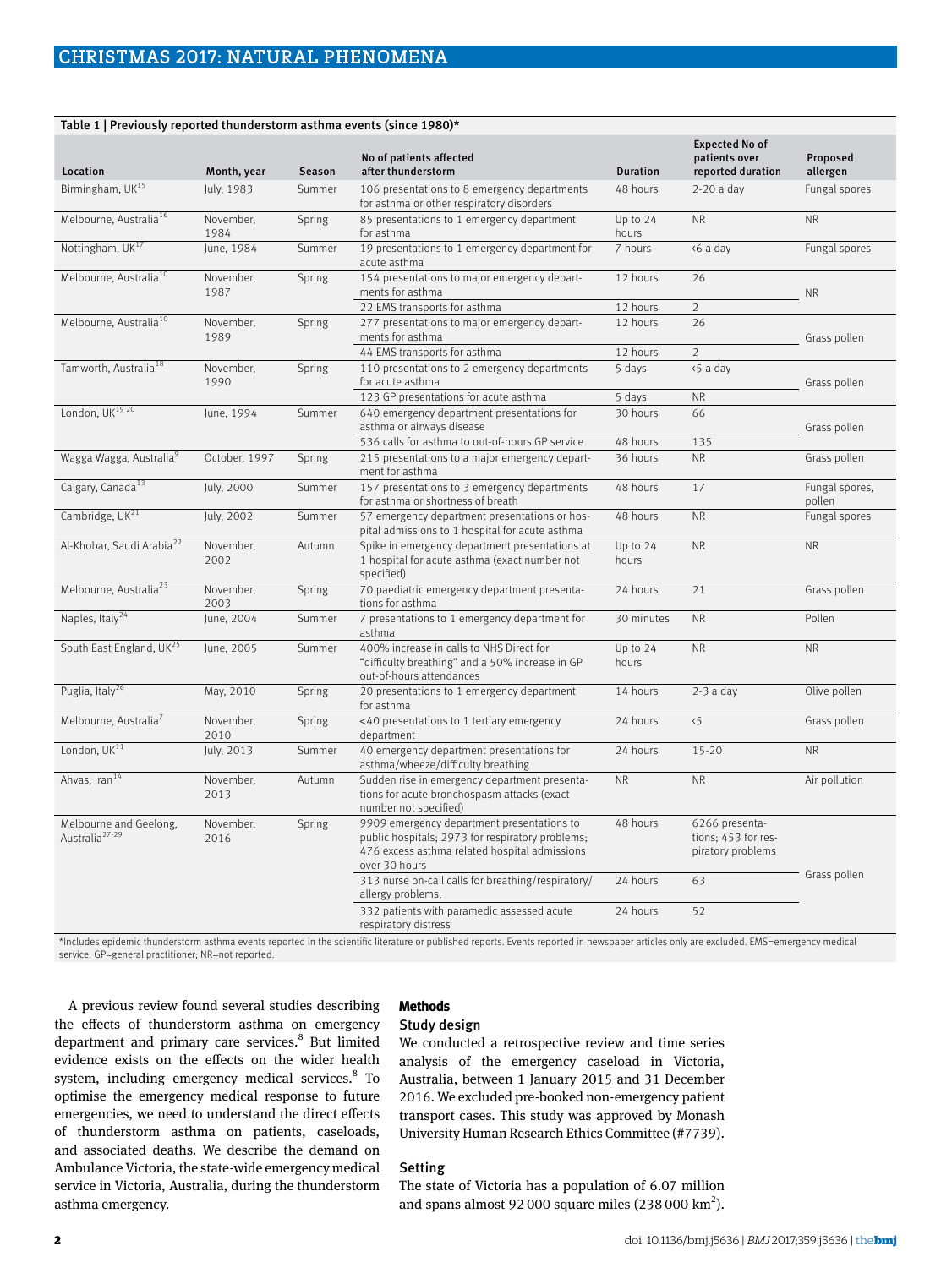The capital city, Melbourne, sees an average of 10 thunderstorms a year. Calls for emergency medical assistance are triaged by the Emergency Services Telecommunications Authority using the Medical Priority Dispatch System. The Emergency Services Telecommunications Authority is the state government statutory authority responsible for providing multiagency emergency service telecommunications, including taking calls and dispatching. Ambulance Victoria has two tiers, with both advanced life support and intensive care paramedics responding to medical emergencies according to a pre-defined resource allocation matrix. Firefighters with basic life support training and community volunteer teams also respond to some time critical emergencies in select areas of the state. All paramedics can give intramuscular epinephrine and ventilation with a supraglottic airway to patients with severe respiratory distress, and intensive care paramedics can perform endotracheal intubation and give intravenous epinephrine in such cases. All paramedics can give intravenous epinephrine to cases of cardiac arrest.

Ambulance Victoria also operates a referral service where low acuity emergency calls undergo secondary telephone triage by paramedics or nurses. $30$  This might result in emergency ambulance dispatch, referral to an alternative service (such as nonemergency transport or general practitioner), or self care advice, including advice to self present to an emergency department.

Victoria has a health emergency response plan that outlines the arrangements for coordinating the response to emergency incidents.<sup>31</sup> On 21 November 2016 the state activated elements of the health emergency response plan and implemented escalation processes. It used several demand management strategies during the surge, including cancelling emergency ambulance dispatch to low acuity cases, cancelling pre-booked non-emergency cases, recalling staff, dispatching regional resources to metropolitan cases, dispatching first responders with basic life support training, and using police officers to conduct welfare checks. Ambulance Victoria stopped its usual secondary triage processes, and staff were used to reprioritise emergency cases. Operational paramedics were permitted to complete paper rather than electronic patient care records to make them available to respond to pending cases sooner.

#### Data sources and definitions

We sourced caseload data from the Ambulance Victoria data warehouse and telephony and resource allocation data from the Emergency Services Telecommunications Authority. The Ambulance Victoria data warehouse also contains data from electronic patient care records that are completed by paramedics at the conclusion of every case. We extracted cases of confirmed out-ofhospital cardiac arrest from the Victorian Ambulance Cardiac Arrest Registry. This registry collects clinical and operational data for all out-of-hospital cardiac arrests attended by Ambulance Victoria in accordance

with Utstein recommendations $32$  and has been described in detail elsewhere.<sup>33</sup>

We sourced weather data from the Australian Bureau of Meteorology using observations recorded at Melbourne Olympic Park (1.6 miles (2.5 km) east of city centre). We sourced air quality data from the Environment Protection Authority of Victoria, with all observations recorded at Brooklyn (6.2 miles (10 km) west of city centre), except for particulate matter smaller than 2.5 μm in diameter (PM<sub>25</sub>), which was recorded at Footscray (3.1 miles (5 km) west of city centre). We sourced daily pollen counts from the School of Biosciences at the University of Melbourne. We collected pollen as previously described  $34$  and reported it as the average concentration of grass pollen per cubic metre of air for the preceding 24 hours to 4 pm.

Cases with multiple emergency phone calls were counted as a single case. Patients with a paramedic assessment of acute respiratory distress included those with asthma or shortness of breath. We coded preexisting conditions into a history of asthma or other respiratory conditions, including chronic bronchitis, emphysema, chronic obstructive pulmonary disease, pulmonary oedema, croup, apnoea, and bronchiectasis. We categorised asthma preventer and bronchodilator drugs according to the National Asthma Council of Australia guidelines.<sup>35</sup>

#### Statistical analyses

Baseline characteristics are presented as frequencies and proportions, mean (standard deviation) or median (interquartile range), as appropriate. We estimated the 99th centile of cases over the two year study period using linear interpolation. We compared groups using the  $\chi^2$ , Fischer's exact, t test, or Mann-Whitney U test, as appropriate. We compared the baseline characteristics of patients seen by Ambulance Victoria during the thunderstorm asthma event (6 pm to 11 59 pm on 21 November 2016) with those seen during the same hours on the three previous consecutive Mondays.

To investigate the effect of thunderstorm asthma on daily caseload of Ambulance Victoria after adjustment for temporal trends, we used negative binomial time series regression analyses with distributed lags. We included all cases occurring between 1 January 2015 and 31 December 2016. Results are presented as incident rate ratios and 95% confidence intervals. Models were adjusted for day of week, month, and long term trend. The thunderstorm asthma event was included in the model as a dichotomous term, with the entire day of 21 November 2016 defined as the thunderstorm asthma period. We included three lag days in models to assess residual effects. We calculated the cumulative effect of thunderstorm asthma as the sum of the effect on the day of the event and the three lag days. We conducted time series analyses across patient subgroups and local government areas. We conducted a sensitivity analyses in which all emergency ambulance attendances during the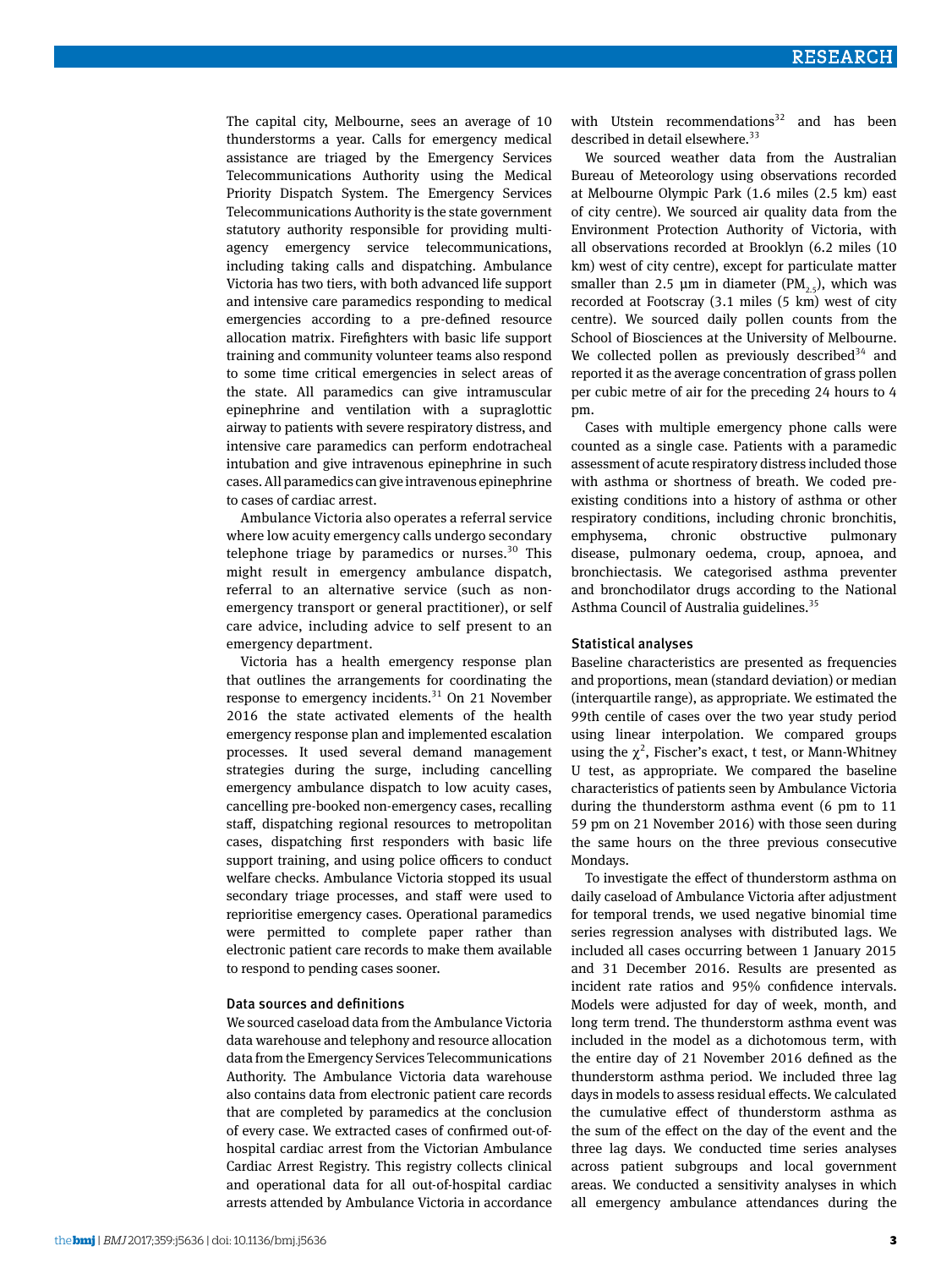thunderstorm asthma period with missing patient data were assumed to involve respiratory distress (n=250).

We performed all analyses using Stata 14 software (StataCorp. 2015. Stata Statistical Software: Release 14. College Station, TX). We considered two sided P values less than 0.05 to be statistically significant.

#### Patient involvement

No patients were involved in setting the research question or outcomes measures, nor were they involved in developing plans for design or implementation of the study. No patients were asked to give advice on interpretation or writing up of results.

#### **Results**

## Weather and aerobiology

21 November 2016 was Melbourne's hottest spring day with a maximum temperature of 35°C. Gusty northerly winds resulted in a reading of 102 grass pollen grains/  $m<sup>3</sup>$  of air for the 24 hours to 4 pm. This meant the pollen count was classified as extreme  $(\geq 100 \text{ grains/m}^3)$ , with susceptible people having a high risk of severe allergic rhinitis.<sup>36</sup>

A north-south line of thunderstorms developed west of Melbourne in the mid-afternoon and produced severe westerly wind gusts of 37 mph (60 km/h) or more. The line of storms moved eastwards across Melbourne between 5 pm and 6 30 pm. The storm passage was marked by a sharp drop in temperature, an increase in relative humidity, and a rapid change in wind direction from northerly to westerly (fig 1). The change in wind direction led to a rise in  $PM_{10}$  in the air, peaking at 191  $\mu$ g/m<sup>3</sup>. Rainfall up to 1-4 mm was recorded across Melbourne after the wind change, and the levels of grass pollen and  $PM_{10}$  in the air both fell as winds eased during the evening from light west to south westerly. The average daily grass pollen reading for Melbourne on 22 November was classified as low (19 grains/ $m<sup>3</sup>$ ). Grass pollen levels remained low (<20 grains/ $m<sup>3</sup>$ ) over the next few days.

#### Hourly caseload

Figure 1 shows the hourly emergency caseload, with a sharp increase in caseload after the storm and wind change. Between 7 pm and 8 pm, the caseload reached 297 cases, corresponding to 2.43 times the 99th centile caseload of the two year study period (122 cases). Between 6 pm and midnight, emergency services received calls for 1326 cases. As such, the caseload was 2.50 times the average (530 cases), equating to almost 800 additional cases. The caseload was so extreme that no ambulance could be dispatched to more than 500 cases; these were closed through paramedic telephone assessment. The caseload fell back down to 65 cases between 7 am and 8 am the next day, which was under the 99th centile of the comparator period (77 cases).

## Patient characteristics

The characteristics of patients attended by an emergency ambulance between 6 pm and midnight on 21 November were compared with patients seen during

the same hours on the three previous Mondays (table 2). Only patients with an electronic patient care record were included (thunderstorm asthma period: 82.3% (615 of 747) of emergency attendances; comparator period: 92.8% (1111 of 1197)). Patients seen in the thunderstorm asthma period were significantly younger than in the comparator period. Almost half of all patients reported a history of asthma, but 26.4% (156 of 590) and 1.4% (8 of 590) were recorded as taking only an asthma bronchodilator or preventive medication, respectively. Almost half of the patients seen in the thunderstorm asthma period had acute respiratory distress when assessed by paramedics.

Thunderstorm asthma period comprised 6 pm to11 59 pm on 21 November 2016; comparator period comprised 6 pm to 11 59 pm on the three Mondays before. Proportions exclude missing data. CI=confidence interval; SD=standard deviation.

Seventeen out-of-hospital cardiac arrests were recorded during the event (supplementary table S1). More than half of these  $(n=9)$  were presumed to have a respiratory cause (52.9%), compared with none of the 15 recorded in the comparator period (P<0.001). Eight (47.1%) patients had a history of asthma, compared with three (20%) in the comparator period. See supplementary table S2 for the characteristics of patients with a paramedic assessment of acute respiratory distress.

## Effects of thunderstorm asthma on emergency services

The emergency medical service handled 2954 cases on 21 November and 2493 cases the next day, compared with an average of 1940 cases over the comparator period (fig 2). After adjusting for temporal tends, thunderstorm asthma was associated with a 41.7% (95% confidence interval 39.6% to 43.9%) increase in caseload on 21 November (supplementary figure S1). The cumulative effect of the event, accounting for three additional lag days, was an increase in caseload of 96.6% (86.3% to 107.4%). Emergency transports to hospital on 21 November rose by 17.3% (15.6% to 19.1%), and time critical referrals from general practitioners rose by 47.1% (20.5% to 79.6%).

On 21 November, emergency services received calls for 774 cases with breathing problems, and 332 cases had acute respiratory distress on paramedic assessment (supplementary figure S2). After adjustment, thunderstorm asthma was associated with a 337.2% (313.3% to 362.5%) increase in calls for breathing problems (supplementary figure S3A) and a 432.3% (398.4% to 468.5%) rise in patients with acute respiratory distress (supplementary figure S3B). In a sensitivity analysis accounting for missing data, we found that the increase in acute respiratory distress could have been as high as 644.0% (596.7% to 694.6%).

Effect of thunderstorm asthma on patient subgroups As previously, only patients with an electronic patient care record were included. After adjustment,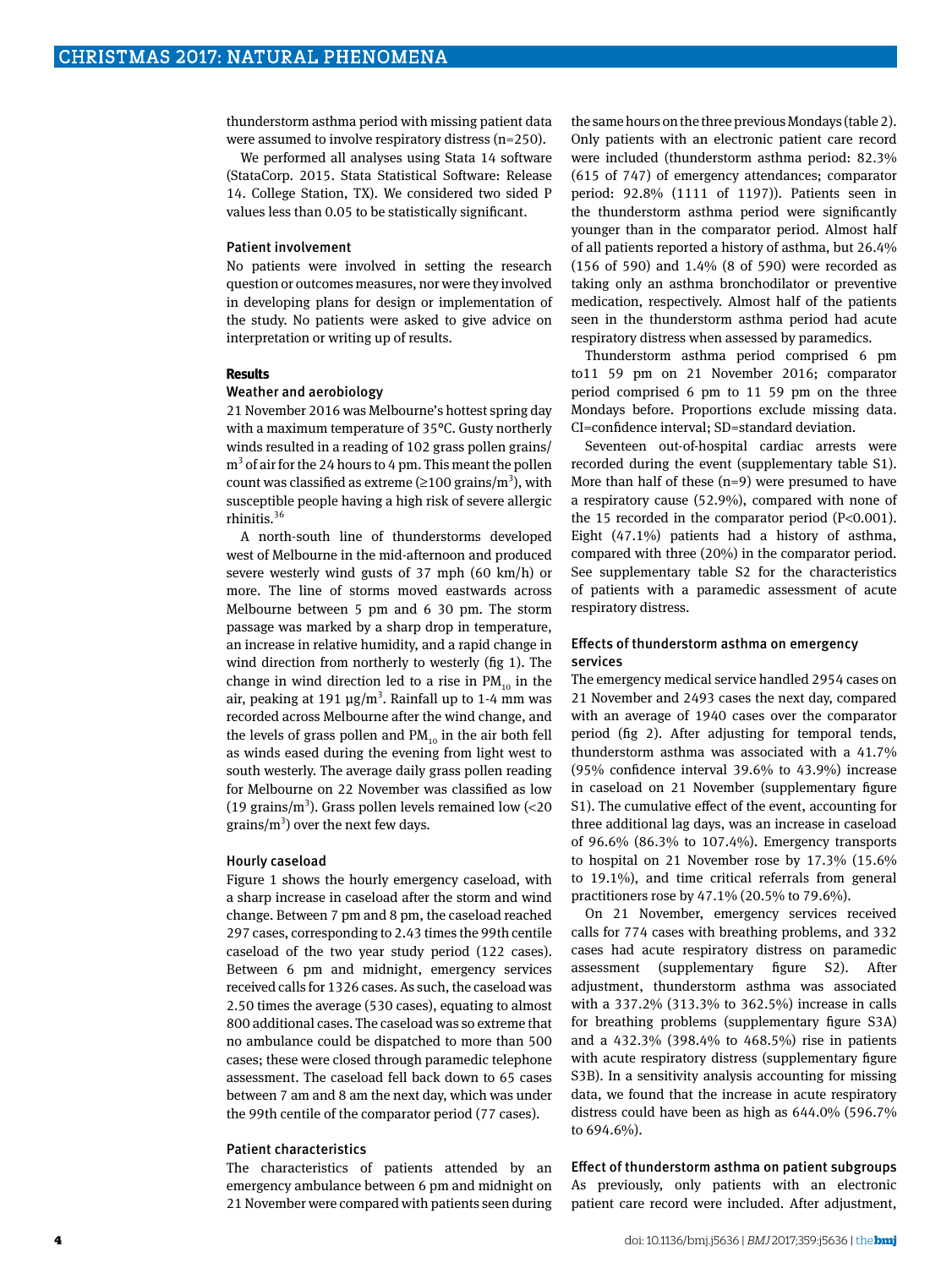

Fig 1 | Hourly emergency medical service caseload and weather patterns. Vertical black line shows the onset of the thunderstorm. PM=particulate matter; mph=miles per hour.

thunderstorm asthma was associated with a 149.1% (137.1% to 161.8%) increase in presentations by patients with pre-existing asthma (table 3). We found a 103.1% (95.9% to 110.5%) increase in patients using a bronchodilator, compared with 21.3% (14.2% to 28.8%) in patients using preventive medication. Thunderstorm asthma was associated with an 82.2% (67.1% to 98.8%) rise in out-of-hospital cardiac arrests and a 41.4% (28.7% to 55.5%) rise in pre-hospital deaths.

## Regional variation in the effects of thunderstorm asthma

We found the highest increases in workload in local government areas to the west and north of Melbourne (supplementary figure S4). But we found increases in demand across Melbourne and surrounding areas  $($ >4600 square miles (12 000 km<sup>2</sup>), showing the broad geographical profile of the event.

## **Discussion**

We describe the impact on emergency services of the world's largest recorded and most severe thunderstorm asthma health emergency. The event was associated with a 41.7% increase in emergency service caseload and a dramatic increase in cases of acute respiratory distress.

Although some previous studies have described the influence of thunderstorm asthma on health services such as primary care facilities and emergency departments,<sup>7</sup> <sup>10-13 37</sup> none have examined emergency medical services. These services are recommended as the first point of call for patients with out-of-hospital health emergencies, and understanding their use and the characteristics of patients presenting during such events can assist health planning. We found a 2.5-fold increase in demand for emergency medical services between 6 pm and midnight on the day of the event. This finding supports previous reports in which thunderstorm asthma has been associated with large and sudden spikes in emergency department and general practice presentations.<sup>781220</sup>

Such unprecedented increases in demand place enormous strain on health services.<sup>8</sup> In Victoria, the emergency medical services implemented a range of demand management strategies after the sudden surge was identified. But the extent, severity, and duration of this event surpassed all expectations. The current state health emergency response plan was drafted for events such as bushfires, heatwaves, and mass casualty events. It was unlikely to be effective for a complex emergency such as thunderstorm asthma, given its broad geographical spread and rapid onset.<sup>27</sup> Warning of this event may have enabled earlier implementation of demand management strategies, facilitating a more streamlined emergency response and a reduction in the event's wider health impact.

The health impact might also have been reduced through use of preventive measures by patients; this could be achieved through increased future awareness of thunderstorm asthma. For example, thunderstorm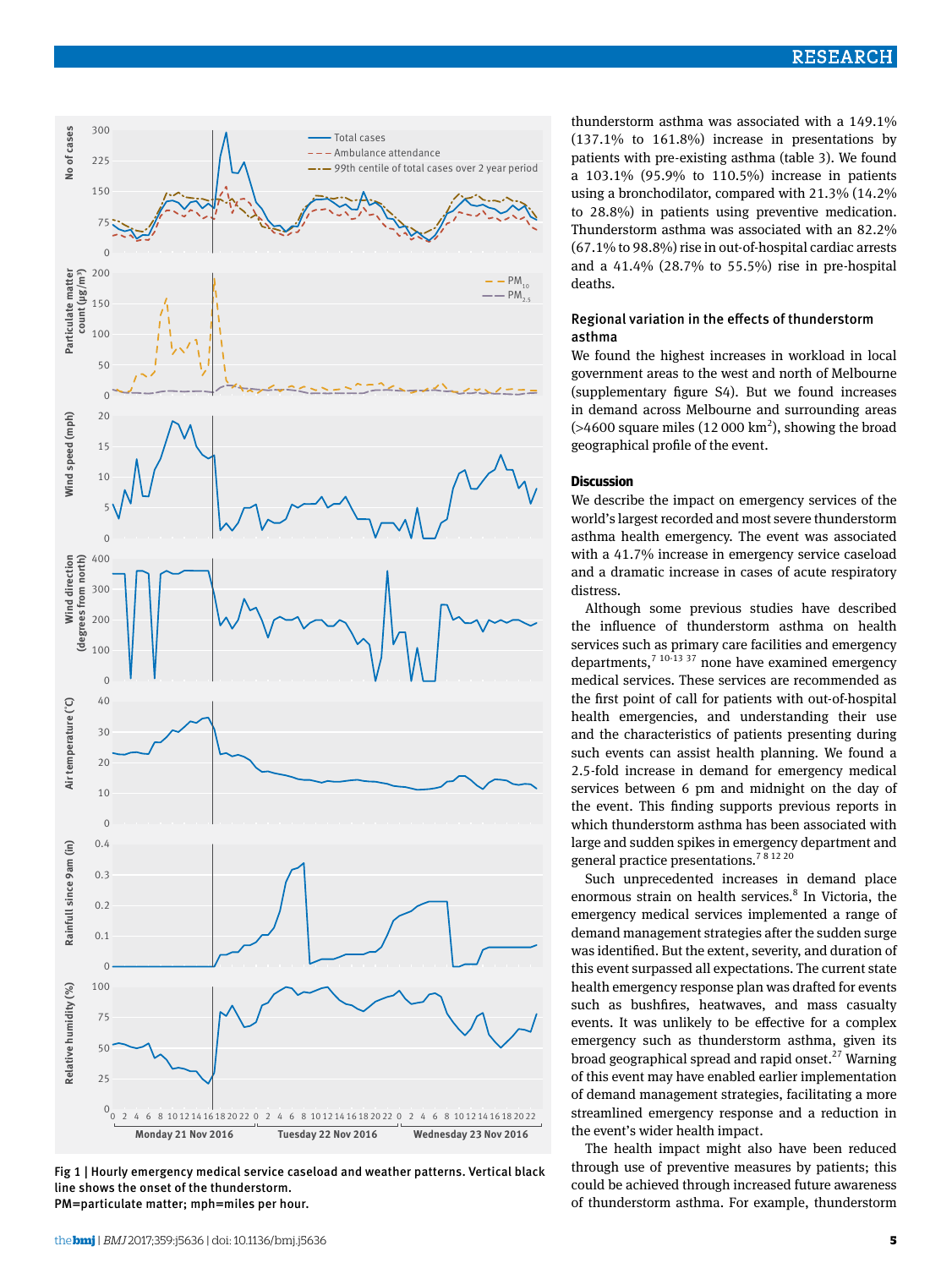| Table 2 Characteristics of patients attended by an emergency ambulance between 6 pm and midnight on Mondays |                                    |                            |         |                               |  |  |  |  |
|-------------------------------------------------------------------------------------------------------------|------------------------------------|----------------------------|---------|-------------------------------|--|--|--|--|
|                                                                                                             | Thunderstorm asthma period (n=615) | Comparator period (n=1111) | P value | Risk ratio (95% CI)           |  |  |  |  |
| Age (years), mean (SD)                                                                                      | 45.1 (22.9)                        | 50.4(26.1)                 | < 0.001 |                               |  |  |  |  |
| Age (years), n (%):                                                                                         |                                    |                            |         |                               |  |  |  |  |
| $0 - 14$                                                                                                    | 54 (8.9)                           | 84 (7.6)                   | 0.4     | $1.16$ (0.84 to $1.61$ )      |  |  |  |  |
| $15 - 30$                                                                                                   | 117(19.2)                          | 227(20.7)                  | 0.5     | 0.93 (0.76 to 1.14)           |  |  |  |  |
| $31 - 50$                                                                                                   | 215 (35.3)                         | 250 (22.8)                 | < 0.001 | 1.55 (1.33 to 1.81)           |  |  |  |  |
| 51-70                                                                                                       | 128 (21.0)                         | 237(21.6)                  | 0.8     | $0.97$ (0.81 to 1.18)         |  |  |  |  |
| $\geq 71$                                                                                                   | 95 (15.6)                          | 301(27.4)                  | < 0.001 | $0.57$ (0.46 to 0.70)         |  |  |  |  |
| Missing                                                                                                     | 6                                  | 12                         |         |                               |  |  |  |  |
| Male gender, n (%)                                                                                          | 328 (53.4)                         | 539 (48.7)                 | 0.06    | 1.10(1.00 to 1.21)            |  |  |  |  |
| Missing                                                                                                     | $\mathbf{1}$                       | 3                          |         | $\sim$                        |  |  |  |  |
| Pre-existing medical conditions, n (%):                                                                     |                                    |                            |         |                               |  |  |  |  |
| Asthma                                                                                                      | 228 (37.4)                         | 119(11.0)                  | (0.001) | 3.41 (2.80 to 4.16)           |  |  |  |  |
| Other respiratory                                                                                           | 39(6.4)                            | 93 (8.6)                   | 0.1     | $0.75$ (0.52 to 1.07)         |  |  |  |  |
| Missing                                                                                                     | 5                                  | 24                         | $\sim$  |                               |  |  |  |  |
| Current asthma medications, n (%):                                                                          |                                    |                            |         |                               |  |  |  |  |
| Preventer                                                                                                   | 8(1.4)                             | 35(3.4)                    | 0.02    | 0.41 (0.19 to 0.87)           |  |  |  |  |
| Bronchodilator                                                                                              | 156 (26.4)                         | 95(9.1)                    | 0.001   | 2.91 (2.30 to 3.68)           |  |  |  |  |
| Both                                                                                                        | 65 (11.0)                          | 63(6.0)                    | 0.001   | 1.83(1.31 to 2.55)            |  |  |  |  |
| Missing                                                                                                     | 25                                 | 65                         |         |                               |  |  |  |  |
| Breathing problems identified in emergency<br>phone call, n (%)                                             | 345 (56.1)                         | 125(11.3)                  | < 0.001 | 4.99 (4.17 to 5.97)           |  |  |  |  |
| Dispatch priority, n (%):                                                                                   |                                    |                            |         |                               |  |  |  |  |
| Time critical                                                                                               | 527 (85.7)                         | 550 (49.5)                 | (0.001) | 1.73 (1.62 to 1.85)           |  |  |  |  |
| Acute but not time critical                                                                                 | 66 (10.7)                          | 442 (39.8)                 | 0.001   | $0.27$ (0.21 to 0.34)         |  |  |  |  |
| Non-acute                                                                                                   | 22(3.6)                            | 119(10.7)                  | (0.001) | $0.33(0.21 \text{ to } 0.52)$ |  |  |  |  |
| Response time (mins), median (interquartile range):                                                         |                                    |                            |         |                               |  |  |  |  |
| Time critical                                                                                               | 16.7 (11.1 to 26.9)                | 11.2 (8.6 to 16.9)         | < 0.001 | $\overline{\phantom{a}}$      |  |  |  |  |
| Acute but not time critical                                                                                 | 25.0 (13.0 to 42.3)                | 23.6 (15.9 to 36.7)        | 0.99    | $\sim$                        |  |  |  |  |
| Non-acute                                                                                                   | 42.9 (30.4 to 61.0)                | 39.2 (22.4 to 68.4)        | 0.7     |                               |  |  |  |  |
| Paramedic assessed acute respiratory distress, n (%)                                                        | 291 (47.3)                         | 43(3.9)                    | (0.001) | 12.2 (9.0 to 16.6)            |  |  |  |  |
| Transported to hospital, n (%)                                                                              | 448 (72.8)                         | 873 (78.6)                 | 0.007   | 0.93 (0.88 to 0.98)           |  |  |  |  |

asthma commonly occurs in spring, and review of patient asthma action plans by general practitioners in the lead-up to this season may reduce the impact of thunderstorm asthma.<sup>28</sup> Additionally, given the allergenic nature of the fine respirable particles, prescription of epinephrine injectors for susceptible patients may warrant consideration.

We identified subgroups of patients with the largest increases in demand of emergency services. Our findings support previous studies, which have found increases in emergency department demand by children and young to middle aged adults.<sup>12 23</sup> Our study, however, found that the effect of thunderstorm asthma was delayed in children younger than 15 years. Similarly, our findings support the notion that



Fig 2 | Daily emergency medical service caseload across the two year study period

preventive medication, such as corticosteroids, may be effective in preventing severe asthma attacks related to thunderstorm asthma if taken before the event.<sup>6912</sup> We found that demand by patients taking preventive medication increased by only 21.3% on 21 November, compared with a 103.1% increase among patients taking asthma bronchodilators only. The cumulative demand for emergency medical services among patients taking an asthma bronchodilator alone (incident rate ratio 9.39) was more than five times that of patients taking an asthma preventer (incident rate ratio 1.68).

Finally, we observed a near doubling in cardiac arrests on the day of the event, with the majority reported to be due to a respiratory cause. Ten deaths have been attributed to thunderstorm asthma.<sup>27</sup> We are not aware of such increases in out-ofhospital cardiac arrest after previous thunderstorm asthma events, although increases in outdoor air pollution in our region have been associated with an increased risk of out-of-hospital cardiac arrest.<sup>38</sup> The concentration of coarse particles in the air during the thunderstorm asthma event in Victoria was more than double the Australian Environment Protection Measure (Ambient Air Quality) concentration of 80  $\mu$ g/m<sup>3</sup>. The concentration of fine particles, however, was only slightly increased. While increasing concentrations of fine particles have been well documented to increase the risk of premature death, $39/40$  the influence of coarse particles and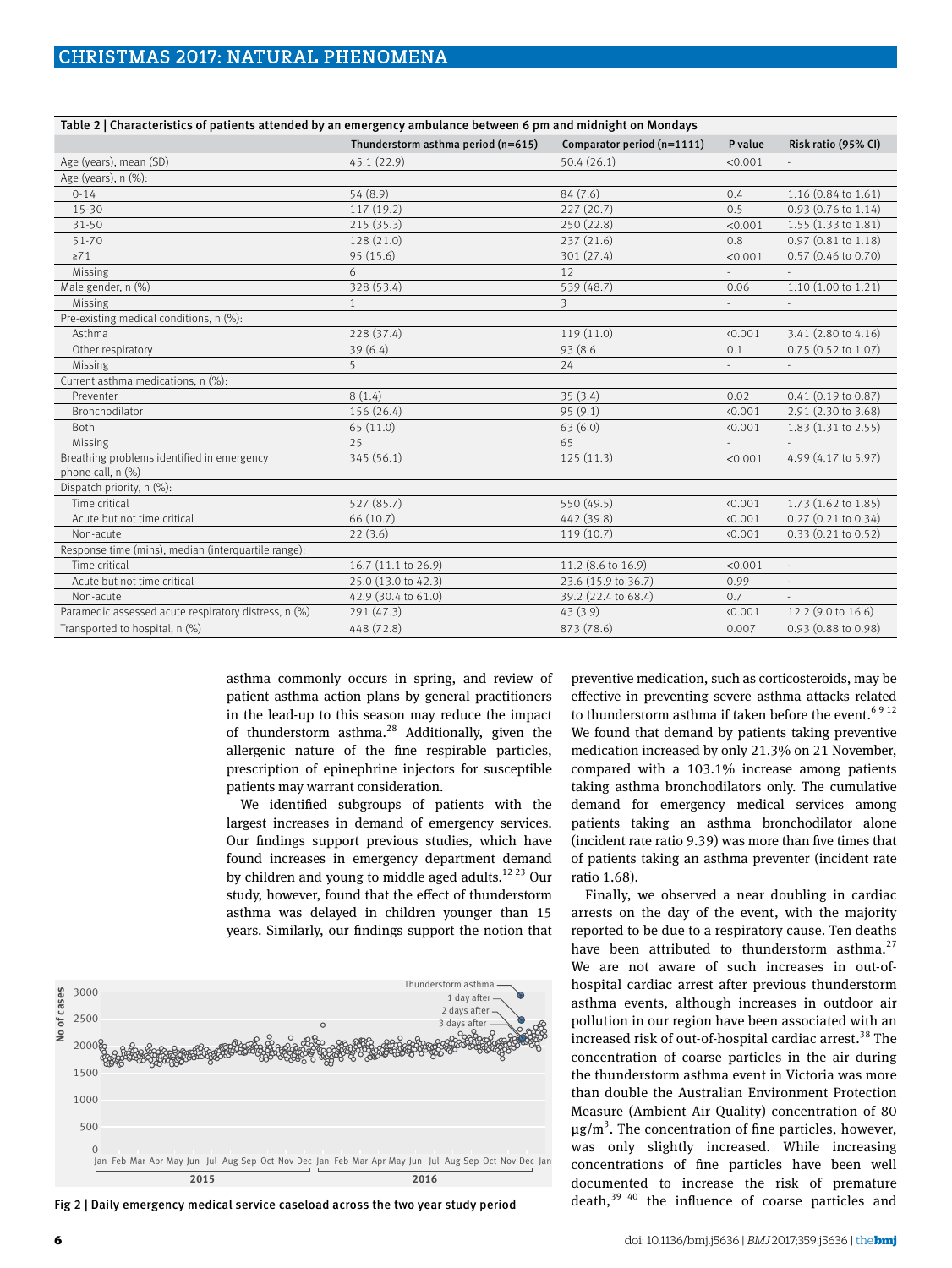| Table 3   Adjusted immediate and cumulative effect of thunderstorm asthma on subgroups of patients attended by an emergency ambulance |         |                                 |         |  |  |  |  |
|---------------------------------------------------------------------------------------------------------------------------------------|---------|---------------------------------|---------|--|--|--|--|
| Immediate effect, IRR (95% CI)                                                                                                        | P value | Cumulative effect, IRR (95% CI) | P value |  |  |  |  |
|                                                                                                                                       |         |                                 |         |  |  |  |  |
| $1.12$ (1.07 to 1.17)                                                                                                                 | < 0.001 | 3.11 (2.64 to 3.65)             | < 0.001 |  |  |  |  |
| 1.46 (1.40 to 1.52)                                                                                                                   | < 0.001 | 2.60 (2.24 to 3.03)             | < 0.001 |  |  |  |  |
| 1.39 (1.36 to 1.42)                                                                                                                   | < 0.001 | 1.91 (1.76 to 2.07)             | < 0.001 |  |  |  |  |
| $1.19(1.16 \text{ to } 1.22)$                                                                                                         | < 0.001 | $1.03(0.94 \text{ to } 1.11)$   | 0.6     |  |  |  |  |
| 1.03(1.01 to 1.05)                                                                                                                    | 0.009   | 0.97 (0.90 to 1.04)             | 0.4     |  |  |  |  |
|                                                                                                                                       |         |                                 |         |  |  |  |  |
| 1.26 (1.24 to 1.29)                                                                                                                   | < 0.001 | 1.39 (1.29 to 1.50)             | < 0.001 |  |  |  |  |
| 1.15 (1.13 to 1.18)                                                                                                                   | < 0.001 | 1.61 (1.49 to 1.74)             | < 0.001 |  |  |  |  |
|                                                                                                                                       |         |                                 |         |  |  |  |  |
| $1.21(1.14 \text{ to } 1.29)$                                                                                                         | < 0.001 | $1.68(1.38 \text{ to } 2.05)$   | < 0.001 |  |  |  |  |
| 2.03 (1.96 to 2.11)                                                                                                                   | < 0.001 | 9.39 (8.24 to 10.7)             | < 0.001 |  |  |  |  |
| $1.62$ (1.54 to 1.71)                                                                                                                 | < 0.001 | 2.84 (2.35 to 3.42)             | < 0.001 |  |  |  |  |
|                                                                                                                                       |         |                                 |         |  |  |  |  |
| 2.49 (2.37 to 2.62)                                                                                                                   | < 0.001 | 11.1 (9.22 to 13.4)             | < 0.001 |  |  |  |  |
| $1.21$ (1.17 to 1.26)                                                                                                                 | < 0.001 | 1.89 (1.64 to 2.17)             | < 0.001 |  |  |  |  |
| 1.47 (1.21 to 1.80)                                                                                                                   | < 0.001 | $0.33(0.16 \text{ to } 0.67)$   | 0.002   |  |  |  |  |
| 5.32 (4.98 to 5.68)                                                                                                                   | < 0.001 | 70.5 (55.2 to 90.1)             | < 0.001 |  |  |  |  |
| 1.82 (1.67 to 1.99)                                                                                                                   | < 0.001 | 1.98 (1.45 to 2.70)             | < 0.001 |  |  |  |  |
| 1.41 (1.29 to 1.55)                                                                                                                   | < 0.001 | 1.56 (1.11 to 2.20)             | < 0.001 |  |  |  |  |
| 1.17 (1.16 to 1.19)                                                                                                                   | < 0.001 | $1.31(1.23 \text{ to } 1.39)$   | < 0.001 |  |  |  |  |
|                                                                                                                                       |         |                                 |         |  |  |  |  |

Immediate effect is the day of the event. Cumulative effect includes three lag days. IRR=incident rate ratio; CI=confidence interval.

aeroallergens on cardiovascular health remains less clear.39 41 Our study indicates that the influence of coarse particles on cardiovascular and respiratory health warrants further investigation.

#### Limitations

Our study was retrospective. The capture of patient medications and pre-existing medical conditions was dependent on this information being entered into patient care records and may be under-reported. Hay fever was not routinely recorded, and we were unable to determine the presence or absence of pollen allergy. Because of the high demand for emergency medical services, only 82.3% of cases had an electronic patient care record available, and numbers for subgroup analyses may be underreported. Although we were able to report paramedic assessment of acute respiratory distress, we were unable to confirm the hospital diagnosis that these patients received. We did not obtain data related to fungal spore counts in the air. Finally, we used environment data from central air quality, pollen, and weather monitoring stations, but patient exposure may have differed across Victoria. Nevertheless, our study is strengthened by the large historical sample size over a two year period.

#### Conclusion

An unprecedented thunderstorm asthma event in Victoria was associated with a sudden surge in demand for emergency medical services from patients with severe respiratory distress and those with a history of asthma. Importantly, those using preventive asthma medications were less likely to be affected than those taking a bronchodilator alone. Predictive early warning systems may help to ensure that susceptible people are alerted about future emergencies and to minimise the health impact.

We thank Resmi Nair for her production of the maps presented.

Contributors: EA, KS, and MJA conceived the study. EA conducted the initial literature search and drafted the manuscript. EA, EN, and BP collected the data. EA and ZN performed the statistical analyses; EA, ZN, KS, SB, MJA, EN, and BP contributed to data interpretation. All other authors reviewed the manuscript and made critical revisions for intellectual property.

Funding: None.

Competing interests: All authors have completed the ICMJE uniform disclosure form at [www.icmje.org/coi\\_disclosure.pdf](http://www.icmje.org/coi_disclosure.pdf) and declare: MJA holds investigator initiated grants from Pfizer and Boehringer-Ingelheim for unrelated research; other authors had no support from any organisation for the submitted work; all authors had no financial relationships with any organisations that might have an interest in the submitted work in the previous three years; no other relationships or activities that could have influenced the submitted work.

Ethical approval: This study was approved by Monash University Human Research Ethics Committee (#7739).

Data sharing: Case and patient level datasets are available from the corresponding author on request.

Transparency: All authors take responsibility for the integrity of the data and the accuracy of the data analysis. The manuscript is an honest, accurate and transparent account of the study; no aspects of the study have been omitted.

This is an Open Access article distributed in accordance with the Creative Commons Attribution Non Commercial (CC BY-NC 4.0) license, which permits others to distribute, remix, adapt, build upon this work non-commercially, and license their derivative works on different terms, provided the original work is properly cited and the use is non-commercial. See: [http://creativecommons.org/licenses/](http://creativecommons.org/licenses/by-nc/4.0/) [by-nc/4.0/](http://creativecommons.org/licenses/by-nc/4.0/).

- 1 Fdez-Arroyabe P, Robau DT. Past, present and future of the climate and human health commission. *Int J Biometeorol* 2017;61:115-25. doi:10.1007/s00484-017-1413-2
- 2 Marks GB, Colquhoun JR, Girgis ST. Thunderstorm outflows preceding epidemics of asthma during spring and summer. *Thorax* 2001;56:468-71. doi:10.1136/thorax.56.6.468
- 3 Taylor PE, Jonsson H. Thunderstorm asthma. *Curr Allergy Asthma Rep* 2004;4:409-13. doi:10.1007/s11882-004-0092-3
- 4 Suphioglu C, Singh MB, Taylor P. Mechanism of grass-polleninduced asthma. *Lancet* 1992;339:569-72. doi:10.1016/ 0140-6736(92)90864-Y
- Taylor PE, Flagan RC, Valenta R, Glovsky MM. Release of allergens as respirable aerosols: A link between grass pollen and asthma. *J Allergy Clin Immunol* 2002;109:51-6. doi:10.1067/mai.2002.120759
- 6 Wark PA, Simpson J, Hensley MJ, Gibson PG. Airway inflammation in thunderstorm asthma. *Clin Exp Allergy* 2002;32:1750-6. doi:10.1046/j.1365-2222.2002.01556.x